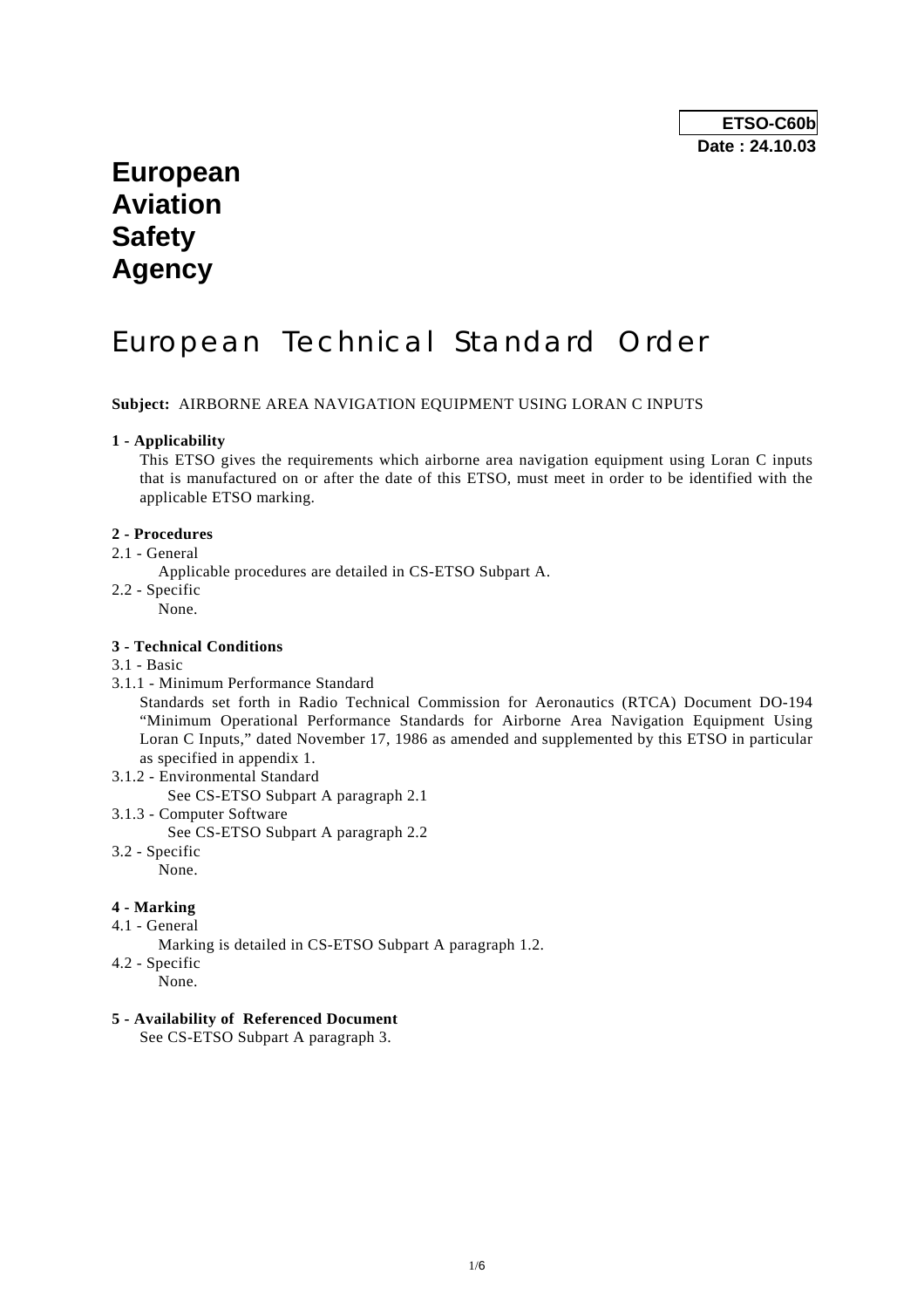#### APPENDIX 1

- (i) Waypoint Storage. Add the following requirement to paragraph 2.2.1.6 of RTCA DO-194 : If the equipment has an approach mode it shall store the complete sequence of waypoints for a selected approach. The sequence of waypoints shall consist of at least the following: initial approach fix final approach fix missed approach point missed approach holding point The receiver must be designed in such a manner that waypoint coordinate data entry will not be possible when the approach mode has been selected. Waypoint coordinates, GRI, triad and TD correction factors may be included in the equipment data base or manually input as specified in paragraphs 2.2.1.5 and 2.2.1.13.
- (ii) Holding Pattern Manoeuvring. Add the following requirement to the RTCA/DO-194: The equipment shall provide the capability to proceed to a selected waypoint and hold on a specified inbound course to the waypoint with repeated crossing of the selected waypoint.
- (iii) Failure/Status Indications. Add the following requirement to paragraph 2.2.1.10 of RTCA/DO-194: In the approach mode, the lack of adequate navigation signals or sources shall be annunciated by means of a flag displayed on the primary navigation display. In other modes, an appropriately located annunciator may be used to satisfy this requirement.

 In lieu of the loss of signal and cycle slip requirements specified paragraphs 2.2.1.10(b)(2) and (3) of RTCA/DO-194, substitute the following requirements:

- (2) Loss of signal The equipment shall detect loss of signal within 30 seconds for en route and terminal and 10 seconds for approach.
- (3) Cycle slip The equipment shall detect or correct a cycle slip within 10 minutes with a 90% probability after occurrence for en route and terminal mode operation, and shall present an alarm or correct a cycle slip within 10 seconds in the approach mode. In addition if the equipment encounters a cycle slip for a station and is switched to approach mode using that station for navigation, the equipment shall, within 10 seconds, present an alarm or have that station back in proper track.
- (iv) Table 2-lB, 2D RNAV Loran C equipment Accuracy Requirements and Total System Error Evaluation. In lieu of the oceanic accuracy requirements specified in Table 2-lB of RTCA/DO-194, substitute the following requirement:

| Error Type      | Oceanic    |            |  |  |  |  |  |
|-----------------|------------|------------|--|--|--|--|--|
|                 | <b>XTK</b> | <b>ATK</b> |  |  |  |  |  |
| Equipment (nmi) | 12.6       | 12.6       |  |  |  |  |  |
| FTE (nmi)       | 2.0        | N/A        |  |  |  |  |  |
| Total (nmi)     | 12.8       | 12.6       |  |  |  |  |  |

(v) Envelope-to-Cycle Discrepancy (ECD) In lieu of paragraph 2.2.3.2 of RTCA/DO-194, substitute the following requirement:

 The equipment shall be able to properly acquire and track signals with an ECD of 0 to -2.4 microseconds at signal-to-noise ratios from -6 to-16 dB, and an ECD of -2.4 to +3.5 microseconds at signal-to-noise ratios above -6 dB.

(vi) Table 2-6. Loran Signal Test Conditions. In lieu of Table 2-6 of RTCA/DO-194, substitute the following requirement: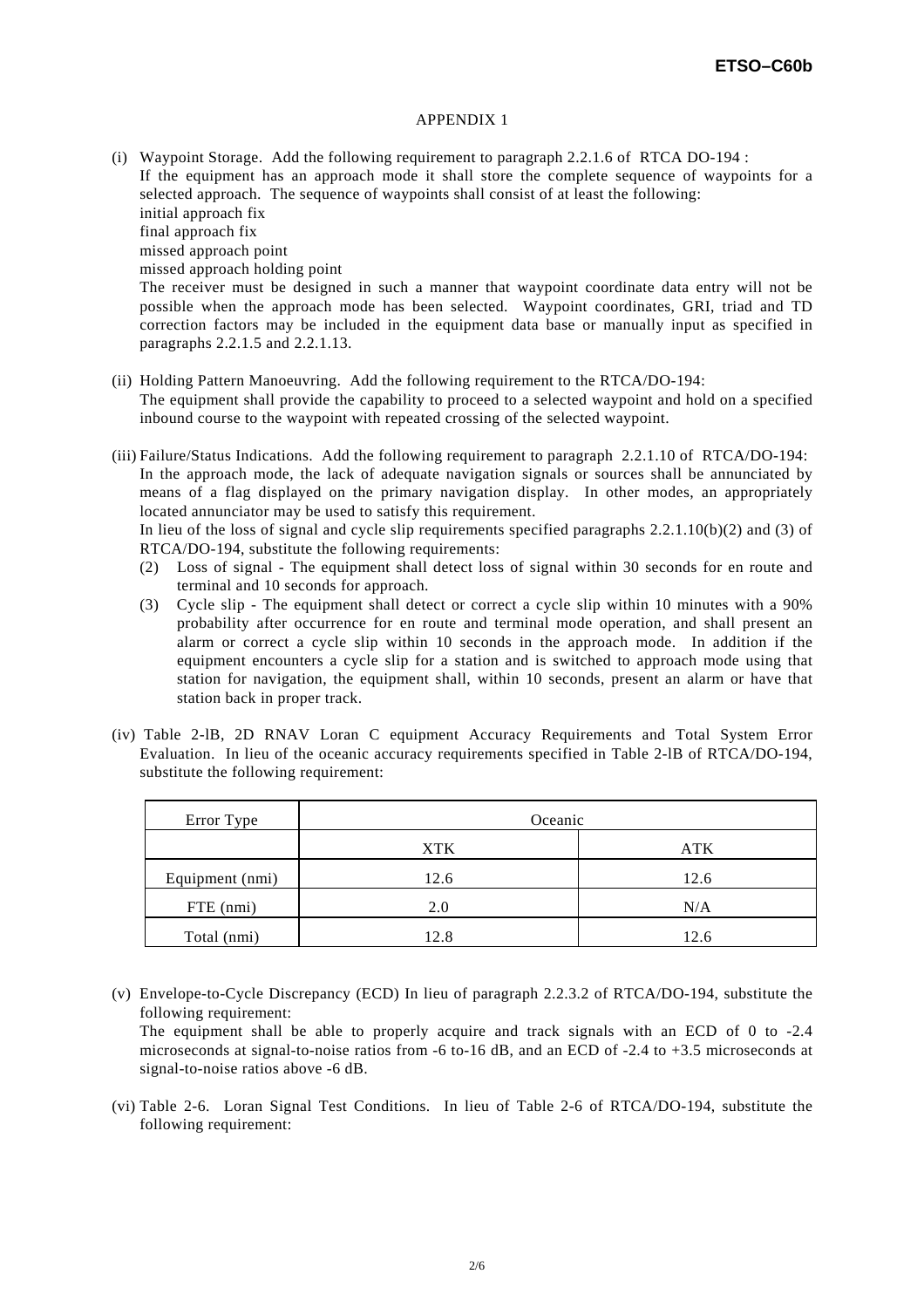# **ETSO–C60b**

| Test            | Test                        | GRI  | Groundwave Noise |         |              |            |      |      |                  |                  | CRI              |     |        | CWI            |      |                |
|-----------------|-----------------------------|------|------------------|---------|--------------|------------|------|------|------------------|------------------|------------------|-----|--------|----------------|------|----------------|
|                 |                             |      | Sm               | $S_{X}$ | Sy           | ${\rm Sn}$ | Taw* | Saw* | ECDm ECDx ECDy   |                  |                  | Scr | F1     | S <sub>1</sub> | F2   | S <sub>2</sub> |
| $\mathbf{1}$    | Dyn.                        | 4990 | 110              | 30      | 30           | 30         |      |      | $+3.5$           | $\boldsymbol{0}$ | $-2.4$           |     |        |                |      |                |
|                 | Range                       |      |                  |         |              |            |      |      |                  |                  |                  |     |        |                |      |                |
| $\sqrt{2}$      | $\rm ECD$                   |      | 40               | 40      | 40           | 46         |      |      | $\boldsymbol{0}$ | $\mathbf{0}$     | $\boldsymbol{0}$ |     |        |                |      |                |
| 3               |                             |      | 40               | 40      | 40           | 46         |      |      | $\boldsymbol{0}$ | $-2.4$           | $\mathbf{0}$     |     |        |                |      |                |
| $\overline{4}$  |                             |      | 40               | 40      | 40           | 56         |      |      | $\boldsymbol{0}$ | $-2.4$           | $-2.4$           |     |        |                |      |                |
| $\cdot \cdot 5$ | Skywave                     |      | 40               | 40      | 40           | 56         | 35   | 46   | $\overline{0}$   | $\overline{0}$   | $\mathbf{0}$     |     |        |                |      |                |
| 6               |                             |      | 40               | 40      | 40           | 56         | 37.5 | 50   | $\mathbf{0}$     | $\mathbf{0}$     | $\mathbf{0}$     |     |        |                |      |                |
| $\tau$          |                             |      | 40               | 40      | 40           | 56         | 40   | 50   | $\mathbf{0}$     | $\overline{0}$   | $\mathbf{0}$     |     |        |                |      |                |
| $\,$ 8 $\,$     |                             |      | 40               | 40      | 40           | 56         | 42.5 | 55   | $\boldsymbol{0}$ | $\mathbf{0}$     | $\boldsymbol{0}$ |     |        |                |      |                |
| 9               |                             | btwn | 40               | 40      | 40           | 56         | 45   | 60   | $\boldsymbol{0}$ | $\boldsymbol{0}$ | $\overline{0}$   |     |        |                |      |                |
|                 |                             | 7980 |                  |         |              |            |      |      |                  |                  |                  |     |        |                |      |                |
|                 |                             | and  |                  |         |              |            |      |      |                  |                  |                  |     |        |                |      |                |
|                 |                             | 9990 |                  |         |              |            |      |      |                  |                  |                  |     |        |                |      |                |
| 10              |                             |      | 40               | 40      | 40           | 56         | 50   | 60   | $\boldsymbol{0}$ | $\mathbf{0}$     | $\mathbf{0}$     |     |        |                |      |                |
| 11              |                             |      | 40               | 40      | 40           | 56         | 55   | 65   | $\mathbf{0}$     | $\mathbf{0}$     | $\boldsymbol{0}$ |     |        |                |      |                |
| 12              |                             |      | 40               | 40      | 40           | 56         | 35   | 46   | $-2.4$           | $-2.4$           | $-2.4$           |     |        |                |      |                |
| 13              |                             |      | 40               | 40      | 40           | 56         | 37.5 | 50   | $-2.4$           | $-2.4$           | $-2.4$           |     |        |                |      |                |
| 14              |                             |      | 40               | 40      | 40           | 56         | 40   | 50   | $-2.4$           | $-2.4$           | $-2.4$           |     |        |                |      |                |
| 15              |                             |      | 40               | 40      | 40           | 56         | 42.5 | 55   | $-2.4$           | $-2.4$           | $-2.4$           |     |        |                |      |                |
| 16              |                             |      | 40               | 40      | 40           | 56         | 45   | 60   | $-2.4$           | $-2.4$           | $-2.4$           |     |        |                |      |                |
| 17              |                             |      | 40               | 40      | 40           | 56         | 50   | 60   | $-2.4$           | $-2.4$           | $-2.4$           |     |        |                |      |                |
| 18              |                             |      | 40               | 40      | 40           | 56         | 55   | 65   | $-2.4$           | $-2.4$           | $-2.4$           |     |        |                |      |                |
| 19              | $\ensuremath{\mathrm{CWI}}$ |      | 60               | 60      | 60           | 60         |      |      | $\boldsymbol{0}$ | $\mathbf{0}$     | $\boldsymbol{0}$ |     | 88.0   | 80             | 76.3 | $80\,$         |
| $20\,$          |                             |      | 60               | 60      | 60           | 60         |      |      | $\boldsymbol{0}$ | $\mathbf{0}$     | $\mathbf{0}$     |     | 119.85 | 80             | 124  | $80\,$         |
| 21              |                             |      | 60               | 60      | 60           | 60         |      |      | $\theta$         | $\theta$         | $\mathbf{0}$     |     | 76.3   | 80             | 134  | $80\,$         |
| $22\,$          |                             |      | 50               | 50      | 50           | 50         |      |      | $\overline{0}$   | $\mathbf{0}$     | $\mathbf{0}$     |     | 48.5   | 110            | 214  | 110            |
| 23              |                             |      | 80               | 50      | 50           | 50         |      |      | $+1.5$           | $-2.4$           | $-2.4$           |     |        |                |      |                |
| 24              | CRI $3/$                    | 7980 | 110              | 50      | $\mathbf{0}$ | 40         |      |      | $\boldsymbol{0}$ | $-2.4$           | $-2.4$           | 110 |        |                |      |                |
| 25              | 4/                          | 7930 | 40               | 40      | 40           | $40\,$     |      |      | $\overline{0}$   | $\mathbf{0}$     | $\boldsymbol{0}$ | 40  |        |                |      |                |
| 26              | <b>ECD</b>                  | 4990 | 30               | 110     | 30           | 30         |      |      | $-2.4$           | $+3.5$           | $\boldsymbol{0}$ |     |        |                |      |                |

## TABLE 2-6 LORAN SIGNAL TEST CONDITIONS

### Definitions:

Sm, Sx, Sy Signal strength in dB microvolts per meter of the Master, X and Y stations

- Sn Signal strength of atmospheric noise in dB microvolts per meter (see paragraph (a)(1)(vii) of TSO C60b)
- Taw Skywave delay with respect to groundwave
- Saw Signal strength of skywave in dB microvolts per meter
- Scr Cross-rate signal strength in dB microvolts per meter 3/
- F1 Frequency of the i-th CW interferer
- S1 Signal strength of the i-th CW interferer in dB microvolts per meter

\* Skywave and signal strength are for secondary signals only, zero for master.<br>\*\* For cases 5 thru 18 the skywave delay is from the ground wave cycle zero

- For cases 5 thru 18, the skywave delay is from the ground wave cycle zero crossing to the skywave cycle zero crossing and the skywave ECD is equal to 0.
- $3/$  Cross-rate GRI = 9960 master
- $4/$  Cross-rate GRI = 7970 master and four secondaries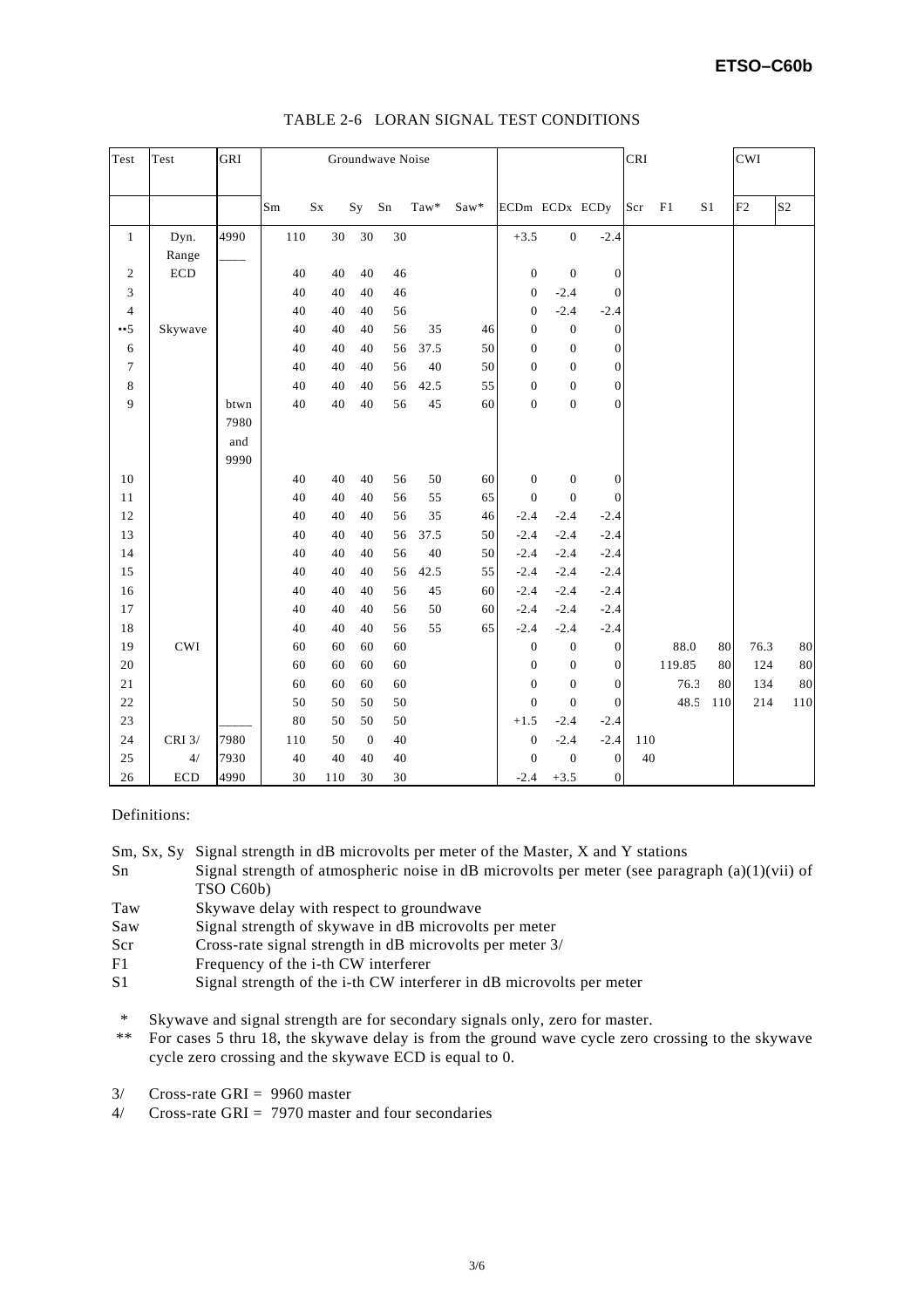#### NOTES FOR TABLE 2-6:

- (1) dB microvolts per meter equals dB above 1 microvolt per meter.
- (2) The interference frequencies contained in Table 2-6 are based upon the existing environment at the time of publication. It is recognized that this environment could change over time, including the possible need for more than four notch filters. The manufacturer may select different/additional interference test frequencies (using the criteria of paragraph 2.2.3.3) if it is shown that the sequences specified in Table 2-6 are inappropriate.
- (vii) 2D Failure Indication. Add the following requirements to paragraph 2.5.2.6 of RTCA/DO-194: Demonstrate that the equipment displays appropriate warning annunciations whenever accuracy or other status indication (blink, cycle slip, low SNR, loss of signal, etc.) requirements applicable to the selected mode of operation cannot be assured. Test conditions applicable to the particular equipment being evaluated, including limiting SNR and station geometry considerations, shall be established by the equipment manufacturer to verify proper operation. Should the equipment manufacturer establish an operating SNR lower than -16 dB, the noise signal level (Sn) of Table 2- 6, test cases 4 thru 18, shall be increased to obtain the selected lower SNR level for all tests using these cases.
- (viii) Acquisition Under Combined Conditions. In lieu of paragraph 2.5.2.7 of RTCA/DO-194, substitute the following requirement:

 The capabilities identified in paragraphs 2.2.3.1 through 2.2.3.5 shall be demonstrated by subjecting the equipment to the following test.

 Establish each of the conditions of Table 2-6 for a simulated chain of a master and two secondaries. For each of these conditions have the equipment acquire the signal 10 times. For Tests Nos. 5 thru 23, acquisition on the proper cycle shall be achieved within 450 seconds in 9 out of 10 trials and within 600 seconds in 10 out of 10 trials. For Test Nos. 1 thru 4 and 24 thru 26, acquisition on the proper cycle shall be achieved in 10 of 10 trials within 450 seconds.

 Proper acquisition may be determined by observing TD values or Lat/Long output displayed by the equipment, and is considered successful if the signal is correctly acquired within the specified time period. Acquisition on the incorrect cycle is considered a failure.

 If the equipment uses previous position data as an aid in acquisition, at least 50% of the acquisition tests shall be accomplished without the benefit of this data.

(ix) Cycle Slip. In lieu of paragraph 2.5.2.12 of RTCA/DO-194, substitute the following requirement: Establish the conditions of Table 2-6, test cases 4 thru 23, with the en route mode selected and simulated chain of a master and two secondaries. Raise the noise level 20 dB for 10 seconds and during this same interval also change one of the TDs by  $\pm$  10 microseconds. Observe that within 10 minutes there is an alarm or that the 10 microsecond tracking error has been corrected. The TD change shall be accomplished by altering the  $TD + 10$  microseconds 5 times and -10 microseconds 5 times for each test case for a total of 200 trials. The test must be successful (result in an alarm or correction of the error) in at least 9 of 10 trials for each test case with no more than 5 failures overall.

 Establish the conditions of Table 2-6 test cases 4, 5, 17 and 23 with the enroute mode selected and a simulated chain of a master and two secondaries. Turn off one secondary signal for 10 seconds and during the same interval change that secondary TD by  $\pm 10$  microseconds. Observe that within 10 minutes there is either an alarm or that the 10 microseconds tracking error has been corrected. The TD change shall be accomplished by altering the  $TD + 10$  microseconds 5 times and  $-10$ microseconds 5 times for each test case, for a total of 40 trials. The test must be successful (result in an alarm or correction of the error) in at least 39 of the 40 trials.

 Set up the equipment as indicated in Figure 2-3, accelerate one secondary station signal while maintaining a known reference. Set the following conditions:

GRI = 7980

 $TD_1$  = 28 417 microseconds

- $TD_2$  = 11 128 microseconds<br>SNR = The lower of -14 dB
- The lower of -14 dB or 2 dB above any lower operating SNR established by the equipment manufacturer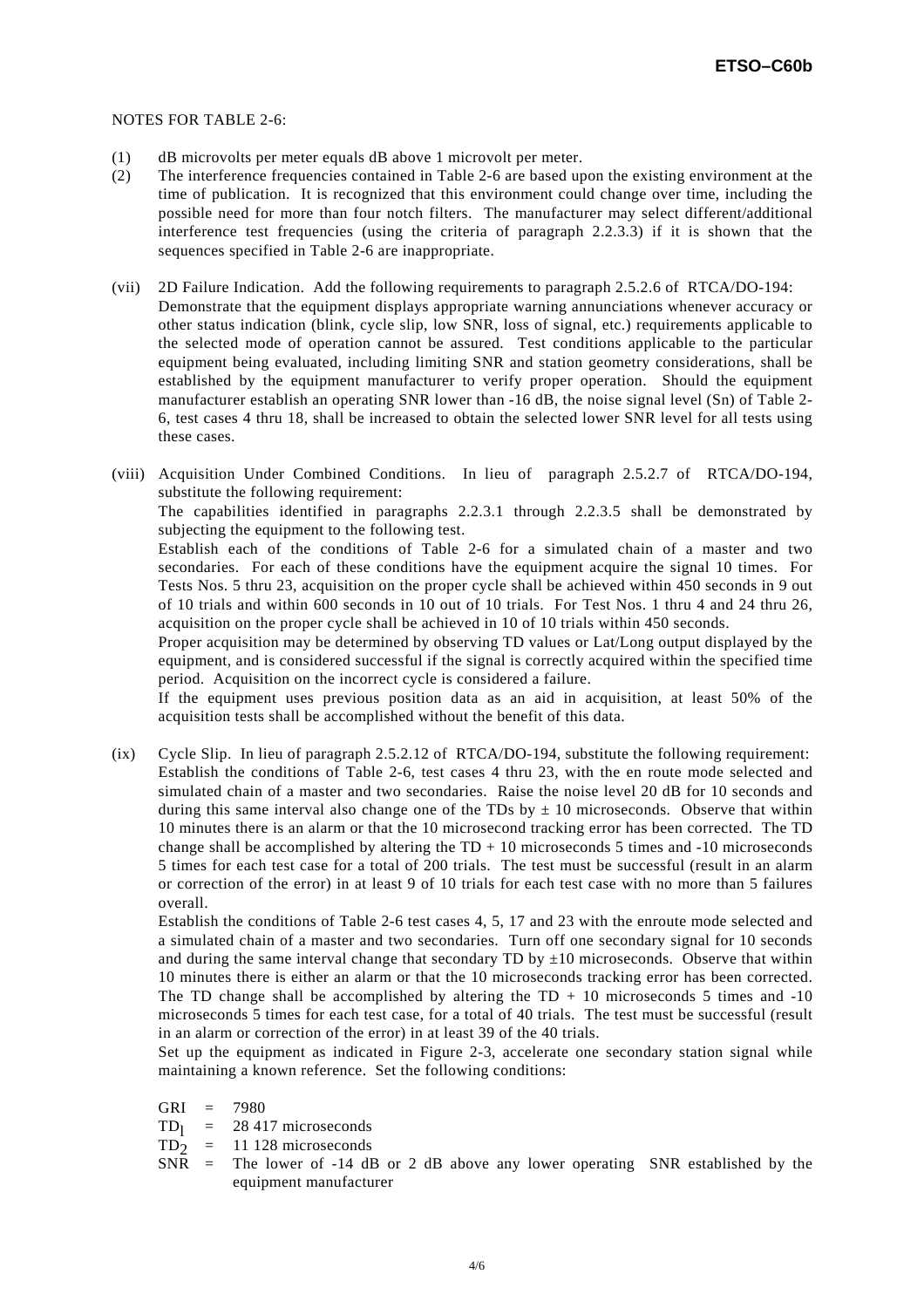Using the signal test conditions of Table 2-6 test case 4, with Sn adjusted to establish the required SNR, accelerate TD<sub>2</sub> at 0.0567 microsecond/second/second or more until TD<sub>2</sub> = 11.133 microseconds then decelerate at the same rate until  $TD_2 = 11,138$  microseconds. After zero velocity is reached wait 10 minutes. Observe that the signal is being tracked on the proper cycle or that there is an alarm. Repeat this procedure with  $TD_2$  values decreasing to 11,118 microseconds using the same method. Repeat this test a sufficient number of times to establish its success (result in an alarm or correction of the error) 90% of the time with a 95% confidence level. A 95% confidence level can be achieved by conducting 30 trials (each 10 microsecond TD variation constitutes a trial) with zero failures, 48 trials with 1 failure, 63 trials with 2 failures etc. If the equipment has an approach mode:

 Establish the conditions of Table 2-6 test cases 1, 2 and 23 with a simulated chain of a master and two secondaries. Raise the noise level 35 dB for 10 seconds and during this interval also change one of the TDs by  $\pm$  10 microseconds. Wait five minutes. Switch to approach mode. Observe that within 10 seconds there is either an alarm or that the 10 microsecond tracking error has been corrected. The TD change shall be accomplished by altering the  $TD + 10$  microseconds 10 times and -10 microseconds 10 times for each test case for a total of 60 trials. All trials must be successful.

 Establish the conditions of Table 2-6 test cases 1 and 2 with a simulated chain of a master and two secondaries. Turn off one secondary signal for 10 seconds and during the same interval change that secondary TD by  $\pm$  10 microseconds. Wait 5 minutes. Switch to approach mode. Observe that within 10 seconds there is either an alarm or that the 10 microsecond tracking error has been corrected. The TD change shall be accomplished by altering the  $TD + 10$  microseconds 10 times and -10 microseconds 10 times for each test case, for a total of 40 trials. All trials must be successful

 Establish the conditions of Table 2-6, test cases 1, 2 and 23 with the approach mode selected and simulated chain of a master and two secondaries. Raise the noise level 35 dB for 10 seconds and during this interval also change one of the TDs by  $+10$  microseconds. Observe that within 10 seconds there is either an alarm or that the 10 microsecond tracking error has been corrected. The TD change shall be accomplished by altering the  $TD + 10$  microseconds 10 times and  $-10$ microseconds 10 times for each test case for a total of 60 trials. All trials must be successful.

- (x) Atmospheric Noises Model. In demonstrating compliance with this TSO, the following model may be used to simulate atmospheric noise. The applicant may select a different model provided adequate substantiation is submitted to establish validity of the selected model. Atmospheric noise is basically composed of two components, one a very weak component which has a Gaussian distribution. This first component may be simulated as follows: Simulated random noise (Gaussian) will be considered to have a uniform power spectral density prior to filtering. After filtering by a single resonator L-C filter having a center frequency of 100 kHz and a 3 dB bandwidth of 30 kHz, the noise level is the voltage generated across a 50-ohm resistive load measured on a true rms voltmeter; this noise level is defined as the rms noise level, denoted by X. This component is taken as 15.85% of the total noise power. The remaining 84.15% of the noise power is composed of the second component. This second component is simulated by pulses of 100 kHz, 30 microseconds wide, the rms value of which is A times X. The average number of pulses per second (P) is nominally 50 and lies in the range 40-60. The pulses (tone bursts) are randomly distributed (Poisson) in time. The linear addition of these two components is the simulated atmospheric noise with level N.
	- (1)  $N^2$  = total noise power =  $X^2 + (30 \times 10^{-6})PA^2X^2$

(2) Since 
$$
(30 \times 10^{-6})
$$
 PA<sup>2</sup> = 84.15 = 5.309  
15.85

Using  $P = 50$  pps and solving (2) for A gives  $A = 59.5$ 

 $N^2$  = total noise power

- $X =$ rms value of Gaussian noise
- $A =$  relative amplitude of 100 kHz pulse
- P = number of pulses per second